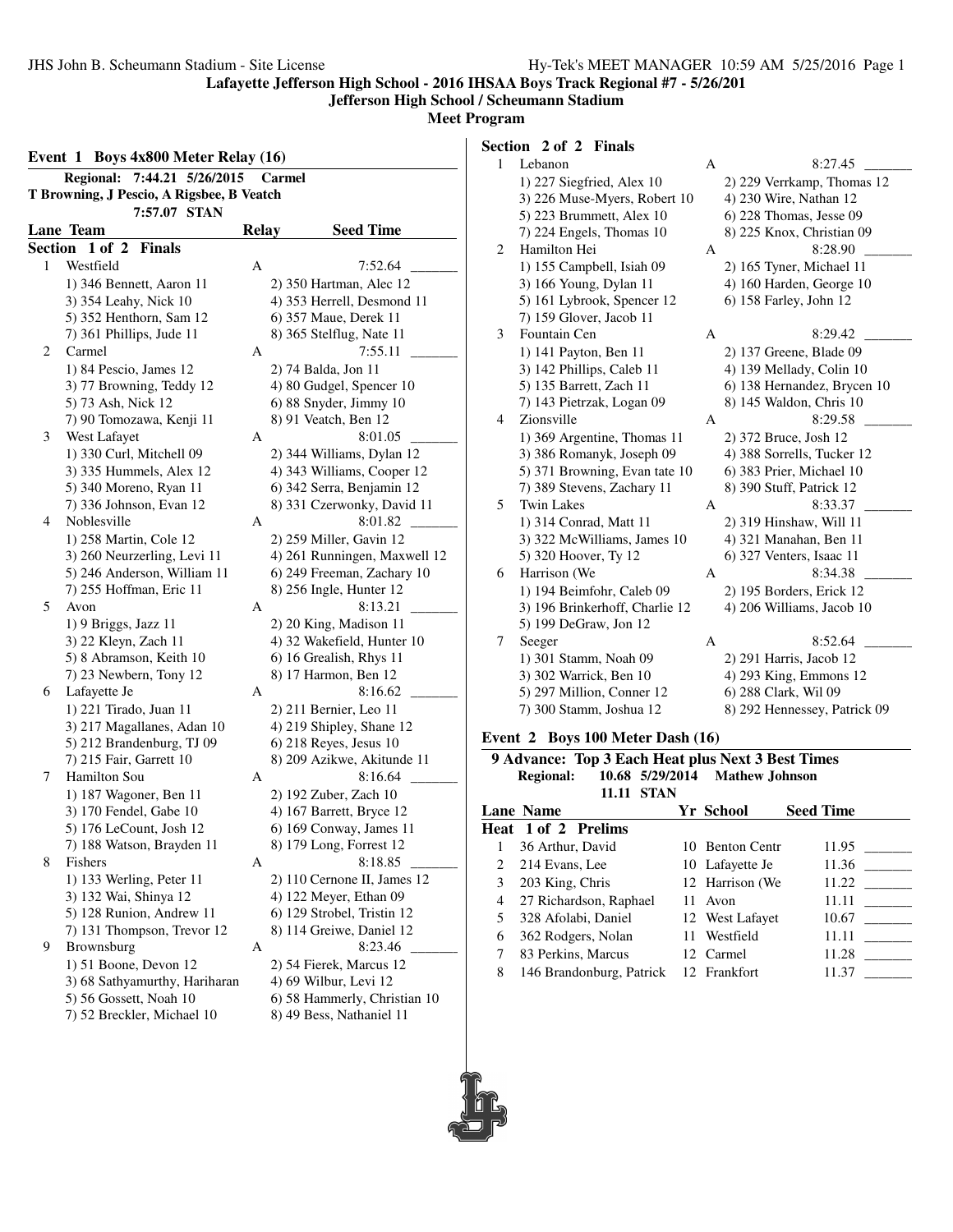**Jefferson High School / Scheumann Stadium**

**Meet Program**

#### **Heat 2 of 2 Prelims...(Event 2 Boys 100 Meter Dash (16))**

|               | 186 Vasquez, Caraharee | 10 Hamilton Sou | 11.43 |
|---------------|------------------------|-----------------|-------|
| 2             | 274 Wesley, Adam       | 12 North Vermil | 11.33 |
| $\mathcal{F}$ | 21 Kipkulei, Brian     | 12 Avon         | 11.11 |
| 4             | 310 Cook, Wesley       | 12 Tri-West Hen | 11.09 |
| 5             | 233 Blount, Donnie     | 12 McCutcheon   | 11.03 |
| 6             | 312 Bennington, Bryce  | 11 Twin Lakes   | 11.11 |
|               | 89 Soderstrom, Peter   | 12 Carmel       | 11.29 |
| 8             | 338 Merriott, Nathan   | 12 West Lafavet | 11.40 |

#### **Event 3 Boys 110 Meter Hurdles (16)**

|                | 9 Advance: Top 3 Each Heat plus Next 3 Best Times |    |                      |                  |  |  |  |
|----------------|---------------------------------------------------|----|----------------------|------------------|--|--|--|
|                | 13.94 5/27/2010<br><b>Regional:</b>               |    | <b>Shane Mikesky</b> |                  |  |  |  |
|                | 14.87<br><b>STAN</b>                              |    |                      |                  |  |  |  |
|                | Lane Name                                         |    | Yr School            | <b>Seed Time</b> |  |  |  |
| Heat           | 1 of 2 Prelims                                    |    |                      |                  |  |  |  |
| 1              | 323 Metcalf, Izik                                 | 11 | <b>Twin Lakes</b>    | 17.27            |  |  |  |
| 2              | 25 Peterson, Jordan                               | 12 | Avon                 | 15.70            |  |  |  |
| 3              | 97 Lloyd, Owen                                    | 11 | Clinton Prai         | 15.31            |  |  |  |
| $\overline{4}$ | 250 Garner, Jalen                                 | 12 | Noblesville          | 15.16            |  |  |  |
| 5              | 156 DeFoe, Michael                                | 12 | Hamilton Hei         | 14.70            |  |  |  |
| 6              | 347 Fletcher, Martell                             | 12 | Westfield            | 15.20            |  |  |  |
| 7              | 242 Baker, Jarred                                 | 11 | Monrovia             | 15.37            |  |  |  |
| 8              | 382 Paden, Eric                                   | 10 | Zionsville           | 15.77            |  |  |  |
| Heat           | 2 of 2 Prelims                                    |    |                      |                  |  |  |  |
| 1              | 296 McGowen, Nicholas                             |    | 12 Seeger            | 16.30            |  |  |  |
| 2              | 208 Boehm, Cooper                                 | 09 | Lafayette Centra     | 15.59            |  |  |  |
| 3              | 125 Picard, Matthieu                              | 11 | Fishers              | 15.24            |  |  |  |
| 4              | 333 Folkers, Jack                                 | 12 | West Lafayet         | 15.04            |  |  |  |
| 5              | 33 Weber, Harrison                                | 12 | Avon                 | 14.98            |  |  |  |
| 6              | 182 Norris, Madison                               | 10 | <b>Hamilton Sou</b>  | 15.22            |  |  |  |
| 7              | 222 Wright-Enlow, Sedric                          | 10 | Lafayette Je         | 15.53            |  |  |  |
| 8              | 317 Dague, Zach                                   |    | 12 Twin Lakes        | 16.17            |  |  |  |

#### **Event 4 Boys 200 Meter Dash (15)**

| 9 Advance: Top 3 Each Heat plus Next 3 Best Times |                            |  |                               |                  |  |
|---------------------------------------------------|----------------------------|--|-------------------------------|------------------|--|
|                                                   | <b>Regional:</b>           |  | 21.45 5/23/2013 Lucas Wallace |                  |  |
|                                                   | 22.34 STAN                 |  |                               |                  |  |
|                                                   | Lane Name                  |  | Yr School                     | <b>Seed Time</b> |  |
|                                                   | <b>Heat 1 of 2 Prelims</b> |  |                               |                  |  |
| 2                                                 | 311 Bennington, Blake      |  | 11 Twin Lakes                 | 23.50            |  |
| 3                                                 | 368 Allen, Taylor          |  | 12 Zionsville                 | 22.83            |  |
| 4                                                 | 156 DeFoe, Michael         |  | 12 Hamilton Hei               | 21.95            |  |
| 5                                                 | 180 Matio, Aaron           |  | 12 Hamilton Sou               | 22.28            |  |
| 6                                                 | 28 Schaecher, Nate         |  | 12 Avon                       | 22.54            |  |
| 7                                                 | 275 Wilkey, Rayden         |  | 12 North Vermil               | 22.91            |  |
| 8                                                 | 149 Schutte, Christopher   |  | 12 Frankfort                  | 23.71            |  |

## **Heat 2 of 2 Prelims**

|               | 295 McGowen, Jason     | 11 Seeger       | 24.75                             |
|---------------|------------------------|-----------------|-----------------------------------|
| $\mathcal{L}$ | 245 Linthicum, Moah    | 11 Mooresville  | 23.46<br><b>Contract Contract</b> |
| 3             | 233 Blount, Donnie     | 12 McCutcheon   | 22.74                             |
|               | 27 Richardson, Raphael | 11 Avon         | 21.98                             |
| 5.            | 356 Manley, Evan       | 11 Westfield    | 22.11                             |
| 6             | 76 Brown-Baez, Alex    | 10 Carmel       | 22.66                             |
|               | 119 Lewis II, Henry    | 09 Fishers      | 23.20                             |
| 8             | 216 Lee, Noah          | 12 Lafayette Je | 23.72                             |

## **Event 5 Boys 1600 Meter Run (16)**

|    | <b>Regional:</b>         | 4:15.14 5/22/2008 | <b>Drew Shields</b> |                  |
|----|--------------------------|-------------------|---------------------|------------------|
|    | 4:17.47                  | <b>STAN</b>       |                     |                  |
|    | <b>Lane Name</b>         |                   | Yr School           | <b>Seed Time</b> |
|    | Section 1 of 1 Finals    |                   |                     |                  |
| 1  | 134 Worley, Aaron        | 11                | Fishers             | 4:29.15          |
| 2  | 131 Thompson, Trevor     | 12                | Fishers             | 4:29.22          |
| 3  | 91 Veatch, Ben           | 12                | Carmel              | 4:11.90          |
| 4  | 170 Fendel, Gabe         | 10                | Hamilton Sou        | 4:15.05          |
| 5. | 75 Bates, Calvin         | 09                | Carmel              | 4:26.99          |
| 6  | 305 Long, Brooks         | 11                | Southmont           | 4:28.50          |
| 7  | 196 Brinkerhoff, Charlie | 12                | Harrison (We        | 4:29.30          |
| 8  | 54 Fierek, Marcus        | 12                | Brownsburg          | 4:31.02          |
| 9  | 371 Browning, Evan tate  | 10                | Zionsville          | 4:31.69          |
| 10 | 100 Gerber, Daniel       | 11                | Danville Com        | 4:31.94          |
| 11 | 175 Leatherman, Ian      | 12                | <b>Hamilton Sou</b> | 4:32.03          |
| 12 | 141 Payton, Ben          | 11                | Fountain Cen        | 4:33.09          |
| 13 | 98 Thompson, Davis       | 11                | Crawfordsvil        | 4:33.89          |
| 14 | 211 Bernier, Leo         | 11                | Lafayette Je        | 4:37.67          |
| 15 | 309 Schneider, Austin    | 12                | Tri-County          | 4:42.25          |
| 16 | 291 Harris, Jacob        |                   | 12 Seeger           | 4:52.31          |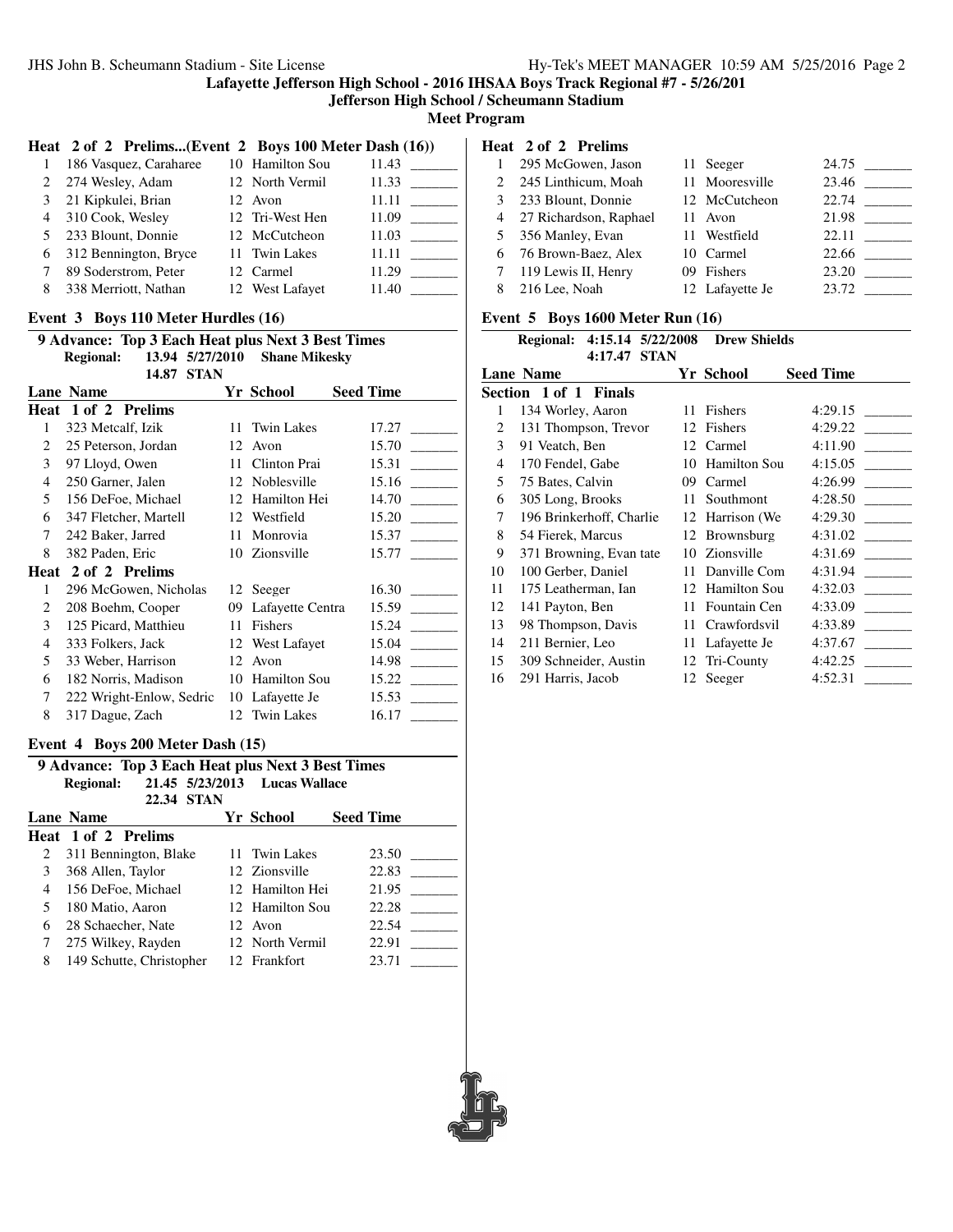#### **Jefferson High School / Scheumann Stadium**

**Meet Program**

|              | Event $6$ Boys $4x100$ Meter Relay $(16)$          |              |                                                   |  |  |
|--------------|----------------------------------------------------|--------------|---------------------------------------------------|--|--|
|              | 41.78 5/29/2014<br><b>Regional:</b>                |              | Plainfield                                        |  |  |
|              | J Miller, K Robinson, A Snoke, J Maple             |              |                                                   |  |  |
|              | 42.55 STAN                                         |              |                                                   |  |  |
|              | Lane Team                                          | <b>Relay</b> | <b>Seed Time</b>                                  |  |  |
|              | Section 1 of 2 Finals                              |              |                                                   |  |  |
| $\mathbf{1}$ | Seeger                                             | A            | 47.46                                             |  |  |
|              | 1) 289 Darner, Dakota 12                           |              | 2) 290 Farrar, Cole 12                            |  |  |
|              | 3) 298 Morgan, Clark 12                            |              | 4) 295 McGowen, Jason 11                          |  |  |
|              | 5) 294 McCoy, Matthew 12                           |              |                                                   |  |  |
| 2            | Danville Com                                       | А            | 44.90                                             |  |  |
|              | 1) 104 Stevens, Ben 10                             |              | 2) 101 Gowan, Travis 12                           |  |  |
|              | 3) 102 Merrow, Thomas 11                           |              | 4) 103 Mitchell, Izaiha 12                        |  |  |
|              | 5) 99 Elliott, Joseph 12                           |              | 6) 105 Wolfe, Sean 11                             |  |  |
| 3            | Harrison (We                                       | A            | 44.84                                             |  |  |
|              | 1) 203 King, Chris 12                              |              | 2) 197 Carlisle, Kamau 09                         |  |  |
|              | 3) 200 Elliot, A.J. 10                             |              | 4) 201 Geldart, Alex 10                           |  |  |
|              | 5) 193 Armstrong, Isaiah 09                        |              | 6) 207 Zappala, Giovonni 10                       |  |  |
| 4            | McCutcheon                                         | А            | 44.53                                             |  |  |
|              | 1) 241 Woltz, Kaleb 09                             |              | 2) 233 Blount, Donnie 12                          |  |  |
|              | 3) 237 Hunter, Cameron 12                          |              | 4) 240 Salazar, Salvador 12                       |  |  |
|              | 5) 232 Angstadt, Isaac 10                          |              |                                                   |  |  |
| 5            | Brownsburg                                         | A            | 44.65                                             |  |  |
|              | 1) 64 Kirtz, Tyler 12                              |              | 2) 61 Johnson, Eli 11                             |  |  |
|              | 3) 63 Kirtz, Bryce 09                              |              | 4) 48 Akinribade, Toks 12                         |  |  |
|              | 5) 59 Hammond, Jonathan 11                         |              | 6) 53 Craddick, Isaiah 12                         |  |  |
|              | 7) 66 Lowe, Grant 09                               |              | 8) 67 Robinson, Devin 09                          |  |  |
| 6            | <b>Twin Lakes</b>                                  | А            | 44.71                                             |  |  |
|              | 1) 312 Bennington, Bryce 11                        |              | 2) 311 Bennington, Blake 11                       |  |  |
|              | 3) 313 Cain, Connor 12                             |              | 4) 325 Roberts, Derek 12                          |  |  |
| 7            | 5) 316 Crowther, Cameron 09<br><b>Benton Centr</b> |              | 6) 315 Cosgray, Zion 09<br>46.40                  |  |  |
|              |                                                    | А            |                                                   |  |  |
|              | 1) 35 Ade, Conner 12<br>3) 38 Cooley, Mason 12     |              | 2) 36 Arthur, David 10<br>4) 47 Tucker, Skyler 12 |  |  |
|              | 5) 42 Johnson, Bradly 10                           |              | 6) 43 Knotts, Morgan 09                           |  |  |
|              | 7) 46 Smith, Christian 11                          |              |                                                   |  |  |
|              |                                                    |              | 8) 41 Gray, Mason 09                              |  |  |

**Section 2 of 2 Finals**

| 1 | West Lafayet                     | A | 43.60                                                      |
|---|----------------------------------|---|------------------------------------------------------------|
|   | 1) 328 Afolabi, Daniel 12        |   | 2) 329 Burns, Christian 11                                 |
|   | 3) 338 Merriott, Nathan 12       |   | 4) 333 Folkers, Jack 12                                    |
|   | 5) 334 Hazell, Kyle 09           |   | 6) 337 Karlaftis, George 09                                |
|   | 7) 332 Edwards, Ben 11           |   | 8) 341 Randall, Charles 12                                 |
|   | Fishers                          | Α | 43.31                                                      |
|   | 1) 109 Burrell, Keyshawn 12      |   | 2) 115 Hackett, Jontel 12                                  |
|   | 3) 119 Lewis II, Henry 09        |   | 4) 130 Syrus, William 10                                   |
|   | 5) 121 Mabry, Trenton 09         |   | 6) 125 Picard, Matthieu 11                                 |
|   | 7) 126 Rogers, Noah 12           |   | 8) 120 Lorkowski, Mitchell 12                              |
|   | Westfield                        | Α | 43.01                                                      |
|   | 1) 367 Zolto, Chris 11           |   | 2) 351 Henson, Dorian 09                                   |
|   | 3) 356 Manley, Evan 11           |   | 4) 362 Rodgers, Nolan 11                                   |
|   | 5) 360 Nguyen, Nathan 09         |   | 6) 359 Neustifter, Drew 11                                 |
|   | 7) 363 Sanburn, Caleb 11         |   | 8) 347 Fletcher, Martell 12                                |
|   |                                  |   | 42.21                                                      |
|   | Avon                             | A |                                                            |
|   | 1) 21 Kipkulei, Brian 12         |   | 2) 27 Richardson, Raphael 11<br>4) 30 Tolliver, Darnell 12 |
|   | 3) 28 Schaecher, Nate 12         |   |                                                            |
|   | 5) 13 DuPriest, Corey 11         |   | 6) 18 Hughes, Sean 12                                      |
|   | 7) 10 Carter, Jaban 10<br>Carmel |   | 8) 31 Tolliver, Dontrell 12                                |
|   |                                  | A | 42.66                                                      |
|   | 1) 70 Abrams, Jacob 11           |   | 2) 82 Lipe, Ryan 11                                        |
|   | 3) 83 Perkins, Marcus 12         |   | 4) 89 Soderstrom, Peter 12                                 |
|   | 5) 85 Saleh, Adam 10             |   | 6) 87 Smith, Nick 11                                       |
|   | 7) 76 Brown-Baez, Alex 10        |   | 8) 92 Walker, Jalen 11                                     |
|   | Plainfield                       | А | 42.77                                                      |
|   | 1) 276 Archer, Zach 12           |   | 2) 277 Brisco, Josh 12                                     |
|   | 3) 280 Keys, Dante 11            |   | 4) 281 Maple, Jacob 12                                     |
|   | 5) 279 Jacobs, Gage 09           |   | 6) 284 Vayhinger, Brayton 10                               |
|   | 7) 285 Wills, Joseph 09          |   | 8) 286 Zoss, Andrew 11                                     |
|   | Hamilton Hei                     | A | 43.50                                                      |
|   | 1) 154 Brown, Jesse 11           |   | 2) 156 DeFoe, Michael 12                                   |
|   | 3) 159 Glover, Jacob 11          |   | 4) 163 Peterson, Nick 12                                   |
|   | 5) 164 Roth, Nate 12             |   | 6) 152 Albright, Bradley 09                                |
|   | 7) 157 DeFoe, Tad 09             |   | 8) 162 Morris, Sam 12                                      |
|   | Hamilton Sou                     | А | 43.83                                                      |
|   | 1) 186 Vasquez, Caraharee 10     |   | 2) 182 Norris, Madison 10                                  |
|   | 3) 180 Matio, Aaron 12           |   | 4) 173 Goss, Curtis 12                                     |
|   | 5) 181 Maxey, Chase 10           |   | 6) 189 Watts, Charlie 12                                   |
|   | 7) 185 Tsetse, David 12          |   | 8) 178 Levell, Stepfon 12                                  |
|   | Zionsville                       | Α | 44.14                                                      |
|   | 1) 368 Allen, Taylor 12          |   | 2) 393 Young, Frankie 09                                   |
|   | 3) 374 Canfield, Carson 10       |   | 4) 376 Conner, Owen 11                                     |
|   |                                  |   | 6) 381 McCullough, David 10                                |
|   | 5) 378 Greeson, Payton 10        |   |                                                            |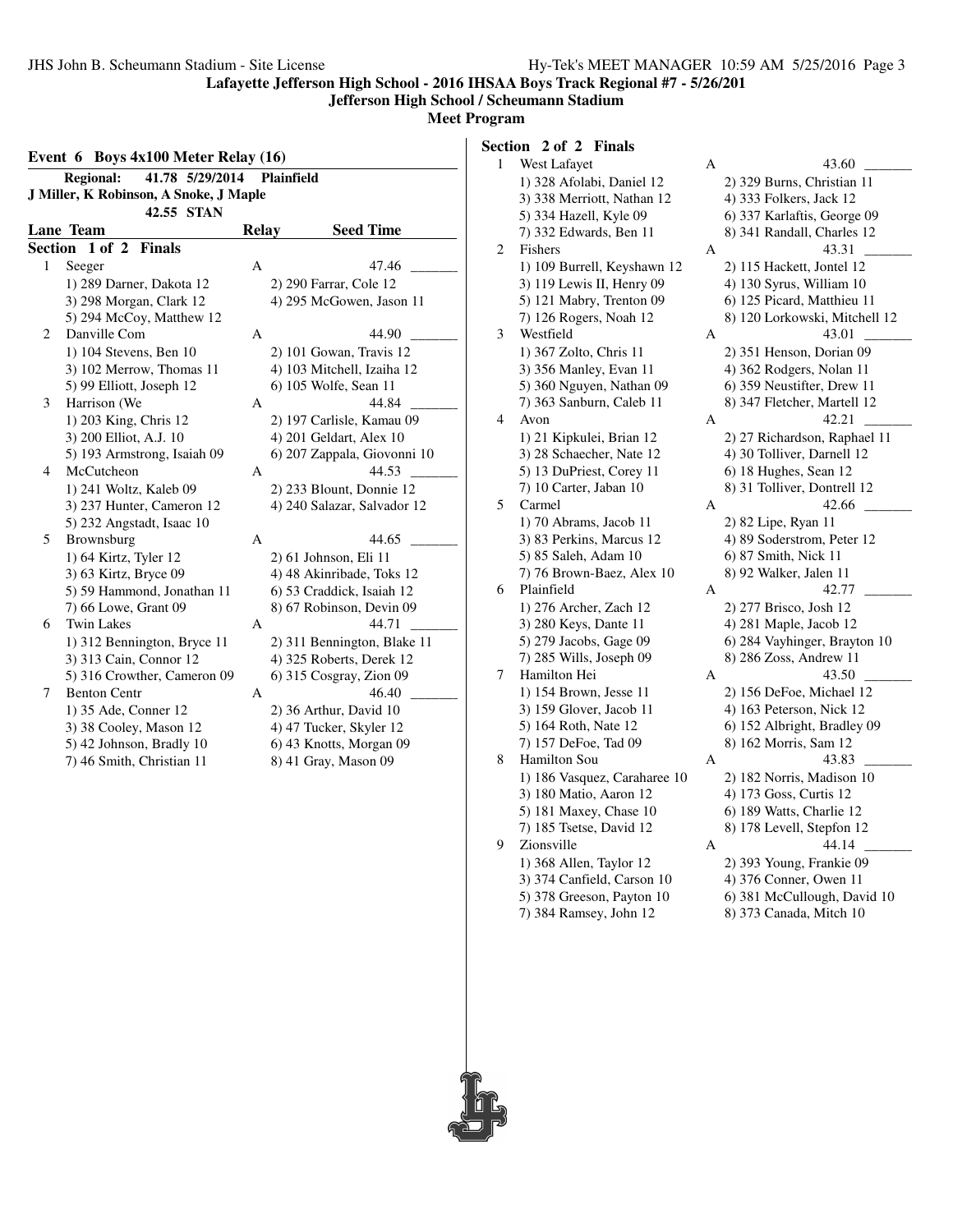**Jefferson High School / Scheumann Stadium**

**Meet Program**

#### **Event 7 Boys 400 Meter Dash (15)**

|   | 48.14 5/25/2000<br><b>Regional:</b> | <b>Ryan Sarbinoff</b> |                     |                  |
|---|-------------------------------------|-----------------------|---------------------|------------------|
|   | 49.37                               | <b>STAN</b>           |                     |                  |
|   | <b>Lane Name</b>                    |                       | Yr School           | <b>Seed Time</b> |
|   | Section 1 of 2 Finals               |                       |                     |                  |
| 2 | 326 Solorzano, Vidal                | 09                    | <b>Twin Lakes</b>   | 54.44            |
| 3 | 3 Durham, Austin                    | 11                    | Attica              | 52.54            |
| 4 | 238 Minick, Carson                  | 11                    | McCutcheon          | 51.58            |
| 5 | 219 Shipley, Shane                  |                       | 12 Lafayette Je     | 51.63            |
| 6 | 203 King, Chris                     |                       | 12 Harrison (We     | 51.80            |
| 7 | 40 Fry, Zackary                     | 10                    | <b>Benton Centr</b> | 53.84            |
|   | Section 2 of 2 Finals               |                       |                     |                  |
| 1 | 262 Taylor, Joel                    |                       | 12 Noblesville      | 51.00            |
| 2 | 358 Miller, Charles                 | 10                    | Westfield           | 50.70            |
| 3 | 11 DePriest, Peyton                 | 11                    | Avon                | 50.12            |
| 4 | 64 Kirtz, Tyler                     | 12                    | <b>Brownsburg</b>   | 49.06            |
| 5 | 281 Maple, Jacob                    | 12                    | Plainfield          | 49.64            |
| 6 | 306 Lowe, Justin                    | 12                    | Southmont           | 49.65            |
| 7 | 381 McCullough, David               | 10                    | Zionsville          | 50.35            |
| 8 | 96 Johnson, Sean                    |                       | 10 Cascade          | 50.99            |
| 9 | 177 Ledford, Jake                   |                       | 10 Hamilton Sou     | 51.14            |

#### **Event 8 Boys 300 Meter Hurdles (16)**

|                | <b>Regional:</b>      |       | 37.05 5/23/2013 | <b>Zach Reitzug</b> |                  |
|----------------|-----------------------|-------|-----------------|---------------------|------------------|
|                |                       | 38.82 | <b>STAN</b>     |                     |                  |
|                | <b>Lane Name</b>      |       |                 | Yr School           | <b>Seed Time</b> |
|                | Section 1 of 2 Finals |       |                 |                     |                  |
| $\mathfrak{D}$ | 37 Brackett, Thomas   |       | 10              | <b>Benton Centr</b> | 43.51            |
| 3              | 287 Saylor, Griffey   |       | 12              | Rossville           | 41.81            |
| 4              | 355 Mamaril, Justin   |       | 11              | Westfield           | 41.66            |
| 5              | 50 Bonness, Shane     |       | 12              | <b>Brownsburg</b>   | 41.74            |
| 6              | 125 Picard, Matthieu  |       | 11              | Fishers             | 41.76            |
| 7              | 317 Dague, Zach       |       | 12              | Twin Lakes          | 43.18            |
| 8              | 296 McGowen, Nicholas |       |                 | 12 Seeger           | 43.53            |
|                | Section 2 of 2 Finals |       |                 |                     |                  |
| 1              | 33 Weber, Harrison    |       |                 | 12 Avon             | 41.47            |
| 2              | 183 O'Grady, Connor   |       | 12              | <b>Hamilton Sou</b> | 40.70            |
| 3              | 242 Baker, Jarred     |       | 11              | Monrovia            | 40.28            |
| 4              | 92 Walker, Jalen      |       | 11              | Carmel              | 38.92            |
| 5              | 328 Afolabi, Daniel   |       |                 | 12 West Lafayet     | 39.23            |
| 6              | 250 Garner, Jalen     |       | 12              | Noblesville         | 39.87            |
| 7              | 191 Williams, Chad    |       | 12              | <b>Hamilton Sou</b> | 40.66            |
| 8              | 207 Zappala, Giovonni |       | 10              | Harrison (We        | 41.06            |
| 9              | 25 Peterson, Jordan   |       | 12              | Avon                | 41.48            |
|                |                       |       |                 |                     |                  |

**Event 9 Boys 800 Meter Run (16)**

|    | Regional: 1:53.06 5/26/2005 |         |             | <b>Garrett Zambrows</b> |                            |
|----|-----------------------------|---------|-------------|-------------------------|----------------------------|
|    | <b>Lane Name</b>            | 1:55.36 | <b>STAN</b> | Yr School               | <b>Seed Time</b>           |
|    | Section 1 of 1 Finals       |         |             |                         |                            |
| 1A | 343 Williams, Cooper        |         |             | 12 West Lafayet         | 1:54.44                    |
| 1B | 133 Werling, Peter          |         | 11          | Fishers                 | 1:55.63                    |
| 1C | 169 Conway, James           |         | 11          | Hamilton Sou            | 1:57.07                    |
| 1D | 196 Brinkerhoff, Charlie    |         |             | 12 Harrison (We         | 2:00.70                    |
| 2A | 350 Hartman, Alec           |         |             | 12 Westfield            | 1:54.71                    |
| 2B | 23 Newbern, Tony            |         |             | 12 Avon                 | 1:56.25                    |
| 2C | 151 Young, William          |         | 11          | Guerin Catholic         | 1:58.80                    |
| 2D | 314 Conrad, Matt            |         | 11.         | <b>Twin Lakes</b>       | 2:09.03                    |
| 3A | 68 Sathyamurthy, Harihara   |         | 12          | Brownsburg              | 1:54.81                    |
| 3B | 346 Bennett, Aaron          |         | 11          | Westfield               | 1:56.39<br><b>Contract</b> |
| 3C | 344 Williams, Dylan         |         |             | 12 West Lafayet         | 1:59.12                    |
| 3D | 139 Mellady, Colin          |         | 10          | Fountain Cen            | 2:09.92                    |
| 4A | 385 Rigg, Oliver            |         |             | 12 Zionsville           | 1:55.17                    |
| 4B | 77 Browning, Teddy          |         |             | 12 Carmel               | 1:56.92                    |
| 4C | 20 King, Madison            |         | 11          | Avon                    | 1:59.51                    |
| 4D | 300 Stamm, Joshua           |         |             | 12 Seeger               | 2:13.72                    |

### **Event 10 Boys 3200 Meter Run (16)**

#### **Regional: 9:03.41 5/26/2015 Ben Veatch 9:17.52 STAN**

| <b>Lane Name</b>       |    |                     | <b>Seed Time</b>                              |
|------------------------|----|---------------------|-----------------------------------------------|
| Section 1 of 1 Finals  |    |                     |                                               |
| 352 Henthorn, Sam      | 12 | Westfield           | 9:33.15                                       |
| 255 Hoffman, Eric      | 11 | Noblesville         | 9:36.17                                       |
| 91 Veatch, Ben         | 12 | Carmel              | 9:04.27                                       |
| 261 Runningen, Maxwell | 12 | Noblesville         | 9:26.13                                       |
| 336 Johnson, Evan      |    |                     | 9:26.99                                       |
| 187 Wagoner, Ben       | 11 | <b>Hamilton Sou</b> | 9:29.49                                       |
| 127 Roth, Joshua       | 11 | Fishers             | 9:39.72                                       |
| 150 Gallager, Quinn    | 09 | Guerin Catholic     | 9:41.08                                       |
| 380 Martin, Jackson    |    |                     | 9:42.28                                       |
| 34 Woodrow, Jacob      | 11 | Avon                | 9:46.31                                       |
| 100 Gerber, Daniel     | 11 | Danville Com        | 9:49.71                                       |
| 239 Persin, Will       | 10 | McCutcheon          | 10:02.00                                      |
| 331 Czerwonky, David   | 11 | West Lafayet        | 10:02.16                                      |
| 143 Pietrzak, Logan    | 09 | Fountain Cen        | 10:08.36                                      |
| 297 Million, Conner    | 12 | Seeger              | 10:09.11                                      |
| 142 Phillips, Caleb    | 11 | Fountain Cen        | 10:43.94                                      |
|                        |    |                     | Yr School<br>12 West Lafayet<br>11 Zionsville |

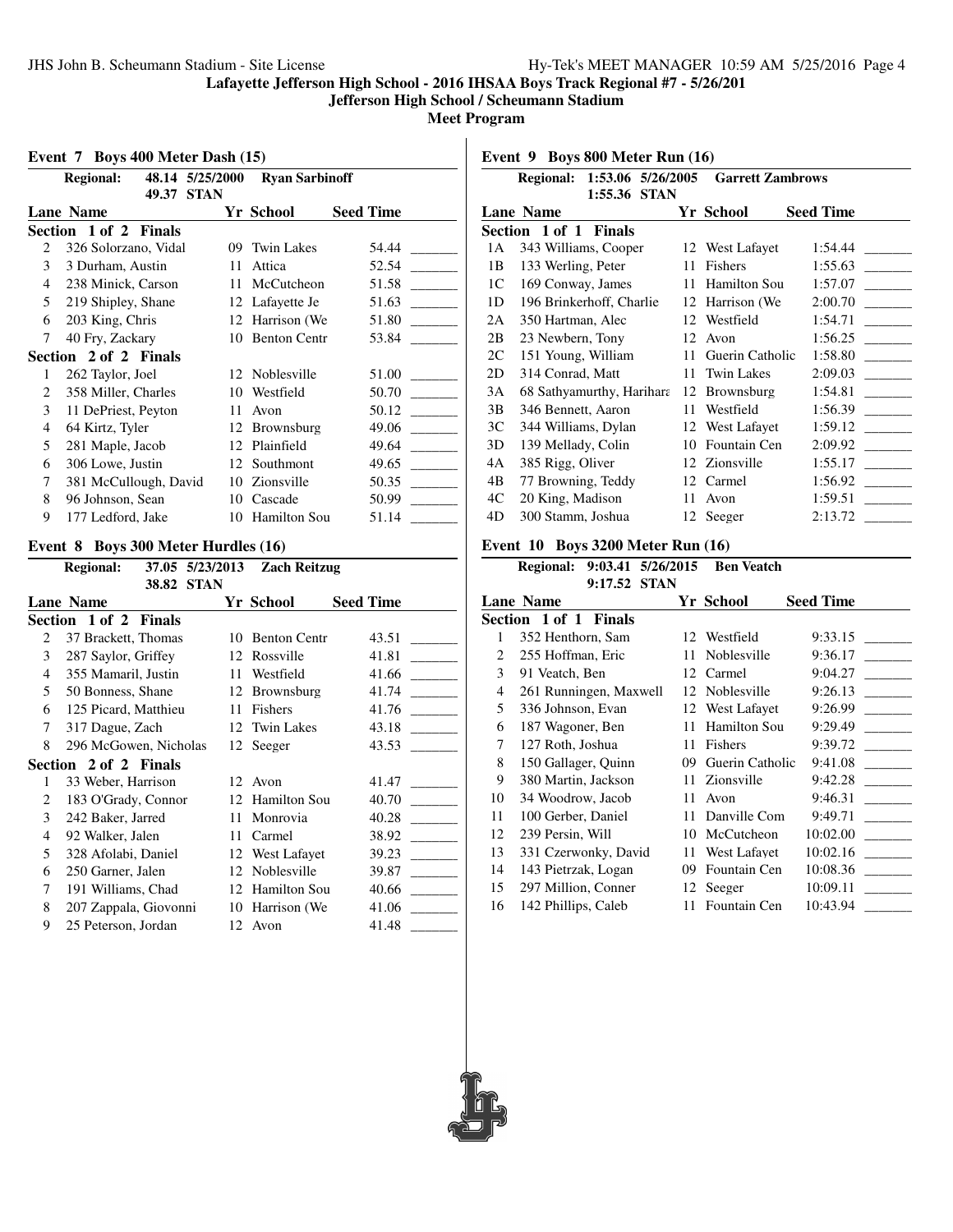#### **Jefferson High School / Scheumann Stadium**

**Meet Program**

| Event 11 Boys 4x400 Meter Relay (16) |                                                     |              |                             |  |  |  |  |  |  |  |  |
|--------------------------------------|-----------------------------------------------------|--------------|-----------------------------|--|--|--|--|--|--|--|--|
|                                      | <b>Regional:</b><br>3:18.84 5/29/2014               |              | <b>Brownsburg</b>           |  |  |  |  |  |  |  |  |
|                                      | <b>B Britton, T Kirtz, N Kouton, H Sathyamurthy</b> |              |                             |  |  |  |  |  |  |  |  |
|                                      | 3:20.92 STAN                                        |              |                             |  |  |  |  |  |  |  |  |
|                                      | Lane Team                                           | <b>Relay</b> | <b>Seed Time</b>            |  |  |  |  |  |  |  |  |
|                                      | Section 1 of 2 Finals                               |              |                             |  |  |  |  |  |  |  |  |
| 1                                    | Attica                                              | A            | 3:41.55                     |  |  |  |  |  |  |  |  |
|                                      | 1) 6 Mason, Andrew 12                               |              | 2) 2 Day, C.J. 12           |  |  |  |  |  |  |  |  |
|                                      | 3) 3 Durham, Austin 11                              |              | 4) 4 Little, Chase 09       |  |  |  |  |  |  |  |  |
|                                      | 5) 5 Lynn, Dylan 09                                 |              | 6) 1 Caron, Andrew 12       |  |  |  |  |  |  |  |  |
|                                      | 7) 7 Slinker, Jarrod 11                             |              |                             |  |  |  |  |  |  |  |  |
| 2                                    | <b>Twin Lakes</b>                                   | A            | 3:40.30                     |  |  |  |  |  |  |  |  |
|                                      | 1) 312 Bennington, Bryce 11                         |              | 2) 311 Bennington, Blake 11 |  |  |  |  |  |  |  |  |
|                                      | 3) 313 Cain, Connor 12                              |              | 4) 326 Solorzano, Vidal 09  |  |  |  |  |  |  |  |  |
|                                      | 5) 324 Quasebarth, Joel 10                          |              | 6) 318 Goodlow, Kris 11     |  |  |  |  |  |  |  |  |
| 3                                    | Noblesville                                         | А            | 3:32.10                     |  |  |  |  |  |  |  |  |
|                                      | 1) 262 Taylor, Joel 12                              |              | 2) 250 Garner, Jalen 12     |  |  |  |  |  |  |  |  |
|                                      | 3) 246 Anderson, William 11                         |              | 4) 263 Terrell, Jazz 10     |  |  |  |  |  |  |  |  |
|                                      | 5) 253 Hardin, James 10                             |              | $6$ ) 257 Jones, Rylane 10  |  |  |  |  |  |  |  |  |
|                                      | 7) 247 Bell, Brett 11                               |              | 8) 251 Gatewood, William 10 |  |  |  |  |  |  |  |  |
| 4                                    | North Montgo                                        | А            | 3:30.42                     |  |  |  |  |  |  |  |  |
|                                      | 1) 270 Munro, Michael 12                            |              | 2) 265 Dugard, Ben 11       |  |  |  |  |  |  |  |  |
|                                      | 3) 271 Osborne, Corbin 10                           |              | 4) 272 Surface, Dalton 10   |  |  |  |  |  |  |  |  |
|                                      | 5) 269 Miller, Jeffrey 11                           |              | 6) 264 Claycomb, Bryce 09   |  |  |  |  |  |  |  |  |
|                                      | 7) 266 Fritzen, Matthew 10                          |              | 8) 267 Harmon, Thomas 11    |  |  |  |  |  |  |  |  |
| 5                                    | Harrison (We                                        | Α            | 3:31.97                     |  |  |  |  |  |  |  |  |
|                                      | 1) 194 Beimfohr, Caleb 09                           |              | 2) 204 Krogmeier, Tim 11    |  |  |  |  |  |  |  |  |
|                                      | 3) 202 Hawkins, Deandre 10                          |              | 4) 203 King, Chris 12       |  |  |  |  |  |  |  |  |
|                                      | 5) 196 Brinkerhoff, Charlie 12                      |              | 6) 207 Zappala, Giovonni 10 |  |  |  |  |  |  |  |  |
| 6                                    | Lafayette Je                                        | A            | 3:32.00                     |  |  |  |  |  |  |  |  |
|                                      | 1) 219 Shipley, Shane 12                            |              | 2) 221 Tirado, Juan 11      |  |  |  |  |  |  |  |  |
|                                      | 3) 217 Magallanes, Adan 10                          |              | 4) 214 Evans, Lee 10        |  |  |  |  |  |  |  |  |
|                                      | 5) 222 Wright-Enlow, Sedric 1(                      |              | 6) 220 Tapia, Jonathan 10   |  |  |  |  |  |  |  |  |
|                                      | 7) 210 Bender, Quindon 12                           |              | 8) 213 Colonis, Devin 12    |  |  |  |  |  |  |  |  |
| 7                                    | Fountain Cen                                        | А            | 3:41.13                     |  |  |  |  |  |  |  |  |
|                                      | 1) 135 Barrett, Zach 11                             |              | 2) 140 Okulovich, Skylar 09 |  |  |  |  |  |  |  |  |
|                                      | 3) 141 Payton, Ben 11                               |              | 4) 139 Mellady, Colin 10    |  |  |  |  |  |  |  |  |
|                                      | 5) 136 Cooper, Luke 12                              |              | 6) 137 Greene, Blade 09     |  |  |  |  |  |  |  |  |
|                                      | 7) 142 Phillips, Caleb 11                           |              | 8) 144 Pilecki, Caleb 09    |  |  |  |  |  |  |  |  |

**Section 2 of 2 Finals**

| West Lafayet                 | А | 3:25.38                       |
|------------------------------|---|-------------------------------|
| 1) 328 Afolabi, Daniel 12    |   | 2) 333 Folkers, Jack 12       |
| 3) 330 Curl, Mitchell 09     |   | 4) 343 Williams, Cooper 12    |
| 5) 329 Burns, Christian 11   |   | 6) 339 Midkiff, Nathan 11     |
| 7) 332 Edwards, Ben 11       |   | 8) 344 Williams, Dylan 12     |
| Plainfield                   | А | 3:24.26                       |
| 1) 276 Archer, Zach 12       |   | 2) 277 Brisco, Josh 12        |
| 3) 281 Maple, Jacob 12       |   | 4) 286 Zoss, Andrew 11        |
| 5) 282 Maple, Tyler 10       |   | 6) 279 Jacobs, Gage 09        |
| 7) 284 Vayhinger, Brayton 10 |   | 8) 280 Keys, Dante 11         |
| Hamilton Sou                 | А | 3:23.69                       |
| 1) 174 Hornbuckle, Justin 12 |   | 2) 177 Ledford, Jake 10       |
| 3) 192 Zuber, Zach 10        |   | 4) 180 Matio, Aaron 12        |
| 5) 172 Goodwin, Trevon 09    |   | 6) 182 Norris, Madison 10     |
| 7) 191 Williams, Chad 12     |   | 8) 171 Freije, Paul 10        |
| Brownsburg                   | А | 3:19.90                       |
| 1) 62 Johnson, Hunter 11     |   | 2) 63 Kirtz, Bryce 09         |
| 3) 64 Kirtz, Tyler 12        |   | 4) 68 Sathyamurthy, Hariharan |
| 5) 49 Bess, Nathaniel 11     |   | 6) 51 Boone, Devon 12         |
|                              |   |                               |
| 7) 55 Fisher, Trey 09        |   | 8) 57 Griffen, Corey 11       |
| Avon                         | А | 3:20.94                       |
| 1) 11 DePriest, Peyton 11    |   | 2) 12 Dillon, Richard 12      |
| 3) 14 Egunyomi, David 11     |   | 4) 23 Newbern, Tony 12        |
| 5) 15 Gibson, Klifford 12    |   | 6) 27 Richardson, Raphael 11  |
| 7) 29 Spencer, Patrick 12    |   | 8) 33 Weber, Harrison 12      |
| Carmel                       | А | 3:23.20                       |
| 1) 73 Ash, Nick 12           |   | 2) 79 Griffin, James 12       |
| 3) 80 Gudgel, Spencer 10     |   | 4) 92 Walker, Jalen 11        |
| 5) 72 Allen, Keith 12        |   | 6) 76 Brown-Baez, Alex 10     |
| 7) 91 Veatch, Ben 12         |   | 8) 77 Browning, Teddy 12      |
| Fishers                      | Α | 3:25.27                       |
| 1) 109 Burrell, Keyshawn 12  |   | 2) 112 Graham, Disean 10      |
| 3) 123 Moss, Jalen 11        |   | 4) 133 Werling, Peter 11      |
| 5) 119 Lewis II, Henry 09    |   | 6) 113 Greiling, Nathan 12    |
| 7) 124 Norton, Benjamin 10   |   | 8) 117 Kaiser, Hunter 10      |
| Zionsville                   | A | 3:27.68                       |
| 1) 374 Canfield, Carson 10   |   | 2) 376 Conner, Owen 11        |
| 3) 385 Rigg, Oliver 12       |   | 4) 381 McCullough, David 10   |
| 5) 384 Ramsey, John 12       |   | 6) 386 Romanyk, Joseph 09     |
| 7) 377 Edwards, Jay 11       |   | 8) 391 Walker, Brett 12       |
| Westfield                    | А | 3:28.32                       |
| 1) 358 Miller, Charles 10    |   | 2) 363 Sanburn, Caleb 11      |
| 3) 359 Neustifter, Drew 11   |   | 4) 355 Mamaril, Justin 11     |
| 5) 349 Grinnage, Kyle 12     |   | 6) 364 Smith, Michael 11      |
|                              |   | 8) 366 Wray, Dainon 10        |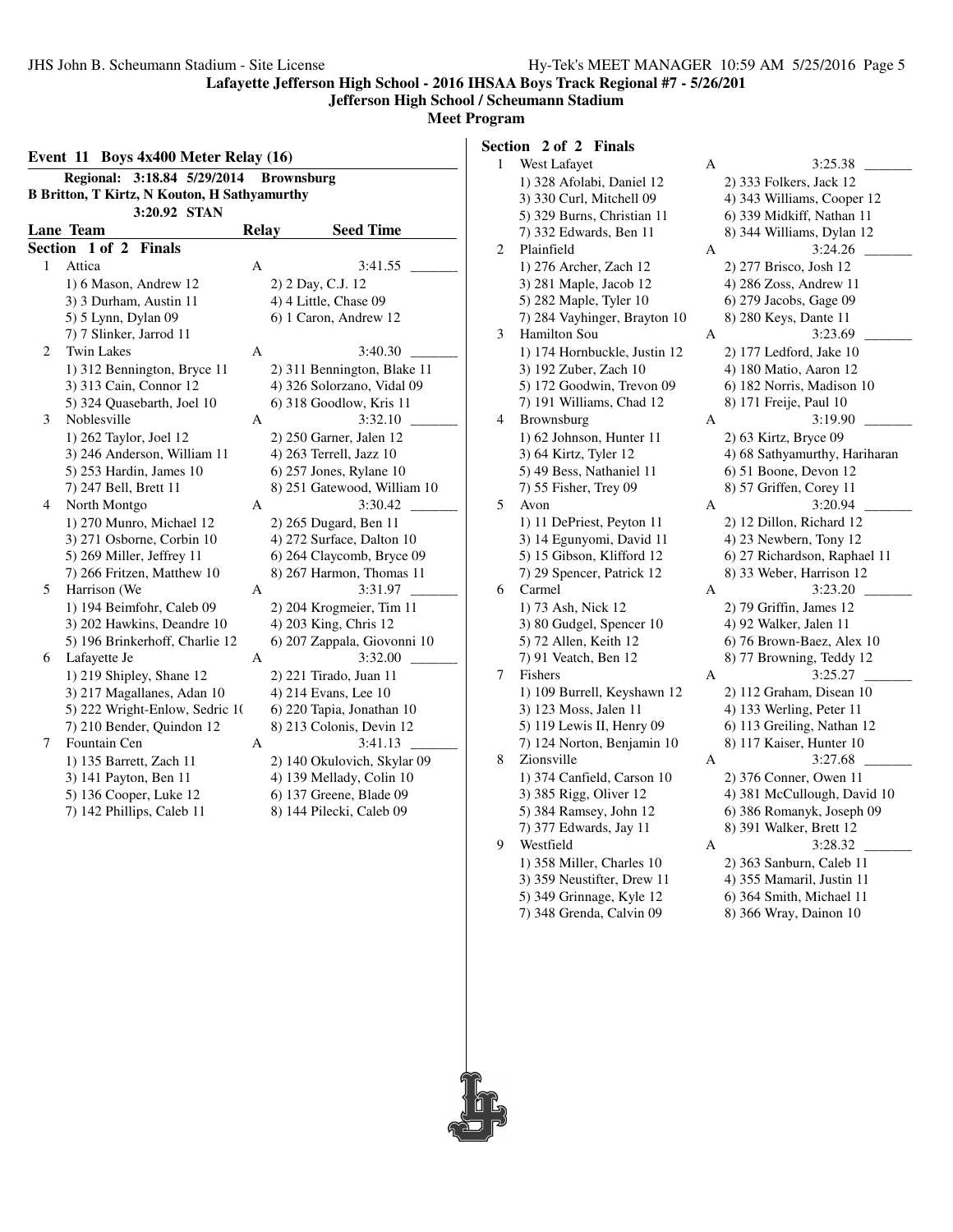**Jefferson High School / Scheumann Stadium**

**Meet Program**

#### **Event 12 Boys High Jump (17)**

|                | 7-01.50 5/27/2010<br><b>Regional:</b> |    | <b>Jonathon Christensen</b> |                  |
|----------------|---------------------------------------|----|-----------------------------|------------------|
| Pos            | $6 - 04.00$<br><b>STAN</b><br>Name    |    | Yr School                   | <b>Seed Mark</b> |
| Flight         | 1 of 1<br><b>Finals</b>               |    |                             |                  |
| 1              | 268 Maddox, Hayden                    |    | 12 North Montgo             | $5-10.00$        |
| 2              | 40 Fry, Zackary                       | 10 | <b>Benton Centr</b>         | 5-10.00          |
| 3              | 97 Lloyd, Owen                        | 11 | Clinton Prai                | $5 - 10.00$      |
| $\overline{4}$ | 307 Ewen, Riley                       | 10 | Tri-County                  | $5 - 10.00$      |
| 5              | 318 Goodlow, Kris                     | 11 | Twin Lakes                  | 5-10.00          |
| 6              | 65 Lang, Richard                      | 09 | <b>Brownsburg</b>           | $6 - 00.00$      |
| 7              | 303 Burnell, Nick                     | 09 | Sheridan                    | $6 - 00.00$      |
| 8              | 159 Glover, Jacob                     | 11 | Hamilton Hei                | $6 - 00.00$      |
| 9              | 304 Glidden, Tommy                    | 11 | Sheridan                    | $6 - 00.00$      |
| 10             | 387 Sheridan, James                   | 11 | Zionsville                  | $6 - 00.00$      |
| 11             | 198 Decker, Adam                      | 10 | Harrison (We                | 6-00.00          |
| 12             | 244 Culver, Aaron                     | 11 | Mooresville                 | $6 - 02.00$      |
| 13             | 174 Hornbuckle, Justin                | 12 | Hamilton Sou                | 6-03.00          |
| 14             | 24 Pankey-Wallace, Drew               | 12 | Avon                        | 6-03.00          |
| 15             | 190 Wenger, Hayden                    | 11 | Hamilton Sou                | 6-04.00          |
| 16             | 61 Johnson, Eli                       | 11 | <b>Brownsburg</b>           | 6-05.00          |
| 17             | 126 Rogers, Noah                      | 12 | Fishers                     | 6-08.00          |

#### **Event 13 Boys Long Jump (16)**

|                | Regional: 23-07.75 5/26/2015 |     | <b>Tres Carver</b>        |           |
|----------------|------------------------------|-----|---------------------------|-----------|
|                | 22-04.75<br><b>STAN</b>      |     |                           |           |
| Pos            | Name                         |     | Yr School                 | Seed Mark |
|                | Flight 1 of 2 Finals         |     |                           |           |
| 1              | 53 Craddick, Isaiah          |     | 12 Brownsburg             | 21-01.50  |
| $\overline{c}$ | 13 DuPriest, Corey           | 11  | Avon                      | 21-01.50  |
| 3              | 235 Crowe, Justin            | 09  | McCutcheon                | 21-04.50  |
| $\overline{4}$ | 200 Elliot, A.J.             | 10  | Harrison (We              | 21-05.00  |
| 5              | 95 Butler, Zac               |     | 12 Cascade                | 21-07.25  |
| 6              | 275 Wilkey, Rayden           |     | 12 North Vermil           | 21-07.75  |
| 7              | 197 Carlisle, Kamau          | 09  | Harrison (We              | 21-08.00  |
| 8              | 24 Pankey-Wallace, Drew      | 12  | Avon                      | 21-10.75  |
| 9              | 126 Rogers, Noah             | 12  | Fishers                   | 22-02.00  |
| Flight         | 2 of 2 Finals                |     |                           |           |
| 1              | 298 Morgan, Clark            |     | 12 Seeger                 | 18-07.00  |
| 2              | 273 Earl, Jacob              | 12  | North Vermil              | 19-00.00  |
| 3              | 181 Maxey, Chase             | 10  | Hamilton Sou              | 20-09.25  |
| 4              | 130 Syrus, William           | 10  | Fishers                   | 20-09.50  |
| 5              | 272 Surface, Dalton          | 10  | North Montgo              | 20-09.50  |
| 6              | 208 Boehm, Cooper            | 09. | Lafayette Centra 20-11.00 |           |
| 7              | 154 Brown, Jesse             | 11  | Hamilton Hei              | 21-00.50  |

**Event 14 Boys Discus Throw (16)**

|     | Regional: 195-00 5/26/2015   |               | <b>David Schall</b>               |                  |
|-----|------------------------------|---------------|-----------------------------------|------------------|
| Pos | 158-04<br><b>Name</b>        | <b>STAN</b>   |                                   |                  |
|     |                              |               | Yr School                         | <b>Seed Mark</b> |
|     | Flight 1 of 2 Finals         |               |                                   |                  |
| 1   | 39 Crabtree, Devin           |               | 12 Benton Centr                   | 130-10           |
| 2   | 205 Leaird, Aidan            |               | 12 Harrison (We                   | 138-08.75        |
| 3   | 283 Spray, Jacob             | 11            | Plainfield                        | 139-00           |
| 4   | 299 Smith, Jarrett           | 11            | Seeger                            | 140-01           |
| 5   | 234 Caldwell, Parker         | 12            | McCutcheon                        | 141-09           |
| 6   | 45 Robson, Jashua            | 10            | <b>Benton Centr</b>               | 142-11           |
| 7   | 345 Kortman, Dylan           |               | 12 Western Boone                  | 143-04           |
|     | Flight 2 of 2 Finals         |               |                                   |                  |
| 1   | 116 Harding, Clifton         | 11            | Fishers                           | 147-06           |
| 2   | 118 Koesegi, Cameron         | 11            | Fishers                           | 149-09           |
| 3   | 231 Andrews, Aj              | 11            | McCutcheon                        | 149-11.50        |
| 4   | 375 Clark, Bennett           |               | 10 Zionsville                     | 150-08           |
| 5   | 71 Alberts, Zack             |               | 12 Carmel                         |                  |
| 6   | 60 Humes, Devin              | 11 -          | Brownsburg                        | 155-10.50        |
| 7   | 379 Klein, Tyler             |               | 12 Zionsville                     |                  |
| 8   | 86 Sharp, Bryce              |               | 11 Carmel                         | 157-09           |
| 9   | 248 Ferguson, Eric           |               | 12 Noblesville                    | 165-00           |
|     | Event 15 Boys Shot Put (15)  |               |                                   |                  |
|     | Regional: 61-00.50 5/24/2012 |               | <b>Langston Newton</b>            |                  |
|     |                              | 54-10.00 STAN |                                   |                  |
| Pos | <b>Name</b>                  |               | Yr School                         | <b>Seed Mark</b> |
|     | Flight 1 of 2 Finals         |               |                                   |                  |
|     | $1 - 44$ Dorker Zochory      |               | 12 Ranton Cantr $\alpha$ 11 11 00 |                  |

|                               | $\sim$ 01 $\sim$ 1.11410 |    |                 |                                      |
|-------------------------------|--------------------------|----|-----------------|--------------------------------------|
| 1                             | 44 Parker, Zachary       |    | 12 Benton Centr | 41-11.00                             |
| 2                             | 94 Wickersham, Steven    |    | 12 Carroll      | 43-04.75                             |
| 3                             | 205 Leaird, Aidan        |    | 12 Harrison (We | 44-06.50                             |
| 4                             | 153 Anderson, Tyler      |    | 12 Hamilton Hei | 46-09.50<br><b>Contract Contract</b> |
| 5                             | 243 McCubbins, Dristin   |    | 12 Monrovia     | 47-01.00                             |
| 6                             | 392 Weingartner, Pierce  |    | 12 Zionsville   | 47-04.00                             |
|                               | Flight 2 of 2 Finals     |    |                 |                                      |
|                               | 234 Caldwell, Parker     |    | 12 McCutcheon   | 48-03.75                             |
| $\mathfrak{D}_{\mathfrak{p}}$ | 108 Bernhardt, Charles   |    | 11 Fishers      | 48-10.50                             |
| 3                             | 254 Hartmann, Drew       |    | 11 Noblesville  | 49-02.00                             |
| 4                             | 310 Cook, Wesley         |    | 12 Tri-West Hen | 49-02.50                             |
| 5                             | 19 King, Brock           | 10 | Avon            | 49-07.50                             |
| 6                             | 60 Humes, Devin          |    | 11 Brownsburg   | 49-08.50                             |
| 7                             | 248 Ferguson, Eric       |    | 12 Noblesville  | 50-01.00                             |

8 337 Karlaftis, George 09 West Lafayet 51-01.75 9 106 Clark, Garrett 12 Delphi 53-07.00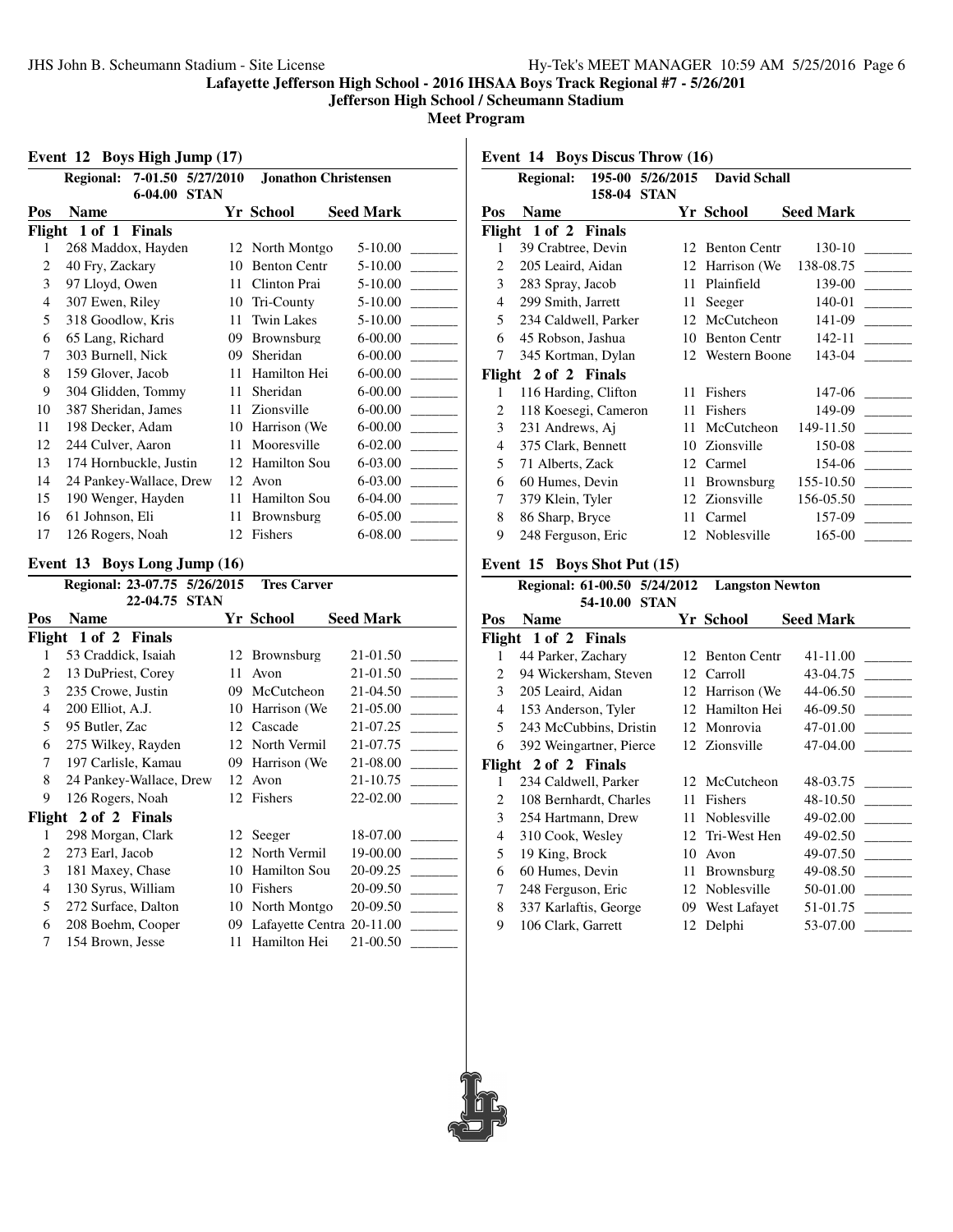#### **Jefferson High School / Scheumann Stadium**

**Meet Program**

#### **Event 16 Boys Pole Vault (16)**

|     | <b>Regional:</b>     | 16-09 5/25/2006 | <b>Jeremy Brading</b> |                  |
|-----|----------------------|-----------------|-----------------------|------------------|
|     | 14-06.00             | <b>STAN</b>     |                       |                  |
| Pos | Name                 |                 | Yr School             | <b>Seed Mark</b> |
|     | Flight 1 of 2 Finals |                 |                       |                  |
| 1   | 107 Edging, Colin    |                 | 12 Delphi             | 11-06.00         |
| 2   | 148 Dubree, Noah     | 10              | Frankfort             | 12-00.00         |
| 3   | 278 Burkmire, Jack   | 11              | Plainfield            | 12-00.00         |
| 4   | 93 Cooper, John      | 11              | Carroll               | 12-00.00         |
| 5   | 236 Garriott, Cole   | 11              | McCutcheon            | 12-06.00         |
| 6   | 26 Richard, Dillon   | 10              | Avon                  | 12-06.00         |
| 7   | 252 Grossman, Aaron  |                 | 12 Noblesville        | 12-06.00         |
|     | Flight 2 of 2 Finals |                 |                       |                  |
| 1   | 355 Mamaril, Justin  | 11              | Westfield             | 12-06.00         |
| 2   | 111 Grace, Tyler     | 11              | Fishers               | 13-00.00         |
| 3   | 184 Sundling, Leth   | 10              | Hamilton Sou          | 13-00.00         |
| 4   | 370 Bender, Lucas    | 10              | Zionsville            | 13-00.00         |
| 5   | 308 Getz, Owen       | 10              | Tri-County            | 13-00.00         |
| 6   | 147 Crum, Colton     | 10              | Frankfort             | 15-06.00         |
| 7   | 81 Lipe, Mitch       | 11              | Carmel                | 15-06.00         |
| 8   | 168 Bray, Ethan      | 12              | <b>Hamilton Sou</b>   | 15-06.00         |
| 9   | 82 Lipe, Ryan        | 11              | Carmel                | 16-05.00         |

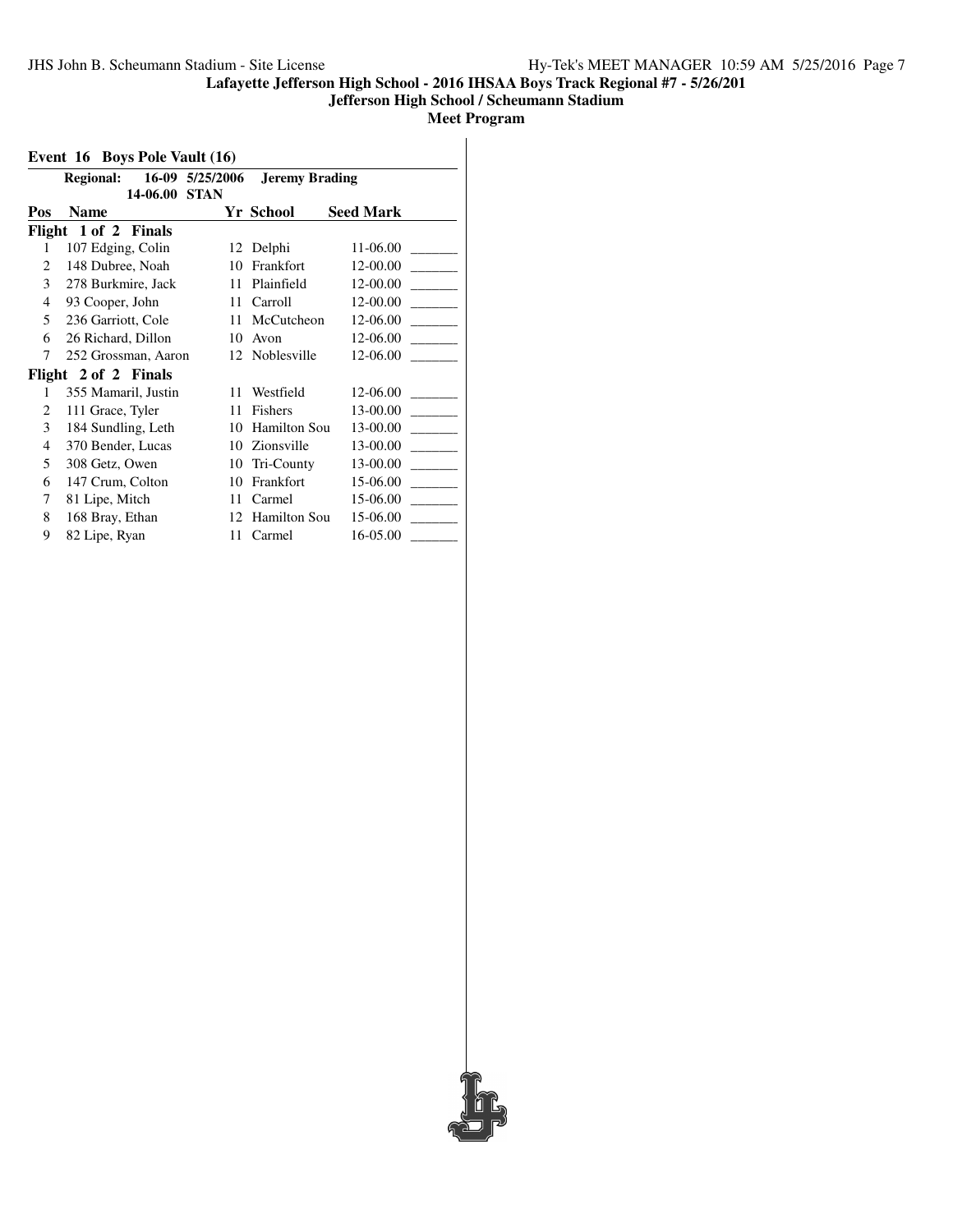#### **Lafayette Jefferson High School - 5/26/2016**

**Jefferson High School / Scheumann Stadium**

**School Roster**

| <b>Name</b>                        | Comp# Year |          | <b>Name</b>                | Comp# Year |        | <b>Name</b>                               | Comp# Year Name |    |                                   | Comp# Year |    |
|------------------------------------|------------|----------|----------------------------|------------|--------|-------------------------------------------|-----------------|----|-----------------------------------|------------|----|
| <b>Attica</b>                      |            |          | Smith, Christian           | 46         | 11     | Walker, Jalen                             | 92              | 11 | Roth, Joshua                      | 127        | 11 |
| Caron, Andrew                      | 1          | 12       | Tucker, Skyler             | 47         | 12     | Total: 23                                 |                 |    | Runion, Andrew                    | 128        | 11 |
| Day, C.J.                          | 2          | 12       | Total: 13                  |            |        | Carroll (Flora)                           |                 |    | Strobel, Tristin                  | 129        | 12 |
| Durham, Austin                     | 3          | 11       | <b>Brownsburg</b>          |            |        | Cooper, John                              | 93              | 11 | Syrus, William                    | 130        | 10 |
| Little, Chase                      | 4          | 09       | Akinribade, Toks           | 48         | 12     | Wickersham, Steven                        | 94              | 12 | Thompson, Trevor                  | 131        | 12 |
| Lynn, Dylan                        | 5          | 09       | Bess, Nathaniel            | 49         | 11     | Total: 2                                  |                 |    | Wai, Shinya                       | 132        | 12 |
| Mason, Andrew                      | 6          | 12       | Bonness, Shane             | 50         | 12     |                                           |                 |    | Werling, Peter                    | 133        | 11 |
| Slinker, Jarrod                    | 7          | 11       | Boone, Devon               | 51         | 12     | <b>Cascade</b><br>Butler, Zac             | 95              | 12 | Worley, Aaron                     | 134        | 11 |
| Total: 7                           |            |          | Breckler, Michael          | 52         | 10     | Johnson, Sean                             | 96              | 10 | Total: 27                         |            |    |
|                                    |            |          | Craddick, Isaiah           | 53         | 12     | Total: 2                                  |                 |    | <b>Fountain Central</b>           |            |    |
| Avon                               |            | $10\,$   | Fierek, Marcus             | 54         | 12     |                                           |                 |    | Barrett, Zach                     | 135        | 11 |
| Abramson, Keith                    | 8<br>9     | 11       | Fisher, Trey               | 55         | 09     | <b>Clinton Prairie</b>                    |                 |    | Cooper, Luke                      | 136        | 12 |
| Briggs, Jazz                       |            | 10       | Gossett, Noah              | 56         | 10     | Lloyd, Owen                               | 97              | 11 | Greene, Blade                     | 137        | 09 |
| Carter, Jaban                      | 10         |          | Griffen, Corey             | 57         | 11     | Total: 1                                  |                 |    | Hernandez, Brycen                 | 138        | 10 |
| DePriest, Peyton                   | 11<br>12   | 11<br>12 | Hammerly, Christian        | 58         | 10     | Crawfordsville                            |                 |    | Mellady, Colin                    | 139        | 10 |
| Dillon, Richard                    | 13         | 11       | Hammond, Jonathan          | 59         | 11     | Thompson, Davis                           | 98              | 11 | Okulovich, Skylar                 | 140        | 09 |
| DuPriest, Corey<br>Egunyomi, David | 14         | 11       | Humes, Devin               | 60         | 11     | Total: 1                                  |                 |    | Payton, Ben                       | 141        | 11 |
| Gibson, Klifford                   | 15         | 12       | Johnson, Eli               | 61         | 11     | <b>Danville Community</b>                 |                 |    | Phillips, Caleb                   | 142        | 11 |
| Grealish, Rhys                     | 16         | $11\,$   | Johnson, Hunter            | 62         | 11     | Elliott, Joseph                           | 99              | 12 | Pietrzak, Logan                   | 143        | 09 |
| Harmon, Ben                        | 17         | 12       | Kirtz, Bryce               | 63         | 09     | Gerber, Daniel                            | 100             | 11 | Pilecki, Caleb                    | 144        | 09 |
|                                    | 18         | 12       | Kirtz, Tyler               | 64         | 12     | Gowan, Travis                             | 101             | 12 | Waldon, Chris                     | 145        | 10 |
| Hughes, Sean                       | 19         | 10       | Lang, Richard              | 65         | 09     | Merrow, Thomas                            | 102             | 11 | Total: 11                         |            |    |
| King, Brock                        | 20         | 11       | Lowe, Grant                | 66         | 09     | Mitchell, Izaiha                          | 103             | 12 |                                   |            |    |
| King, Madison<br>Kipkulei, Brian   | 21         | 12       | Robinson, Devin            | 67         | 09     | Stevens, Ben                              | 104             | 10 | Frankfort<br>Brandonburg, Patrick | 146        | 12 |
| Kleyn, Zach                        | 22         | 11       | Sathyamurthy, Hariharan 68 |            | 12     | Wolfe, Sean                               | 105             | 11 | Crum, Colton                      | 147        | 10 |
| Newbern, Tony                      | 23         | 12       | Wilbur, Levi               | 69         | 12     | Total: 7                                  |                 |    | Dubree, Noah                      | 148        | 10 |
| Pankey-Wallace, Drew               | 24         | 12       | Total: 22                  |            |        |                                           |                 |    | Schutte, Christopher              | 149        | 12 |
| Peterson, Jordan                   | 25         | 12       | <b>Carmel</b>              |            |        | <b>Delphi Community</b><br>Clark, Garrett | 106             | 12 | Total: 4                          |            |    |
| Richard, Dillon                    | 26         | 10       | Abrams, Jacob              | 70         | 11     | Edging, Colin                             | 107             | 12 |                                   |            |    |
| Richardson, Raphael                | 27         | 11       | Alberts, Zack              | 71         | 12     | Total: 2                                  |                 |    | <b>Guerin Catholic</b>            |            |    |
| Schaecher, Nate                    | 28         | 12       | Allen, Keith               | 72         | 12     |                                           |                 |    | Gallager, Quinn                   | 150        | 09 |
| Spencer, Patrick                   | 29         | 12       | Ash, Nick                  | 73         | 12     | <b>Fishers</b>                            |                 |    | Young, William                    | 151        | 11 |
| Tolliver, Darnell                  | 30         | 12       | Balda, Jon                 | 74         | 11     | Bernhardt, Charles                        | 108             | 11 | Total: 2                          |            |    |
| Tolliver, Dontrell                 | 31         | $12\,$   | Bates, Calvin              | 75         | $09\,$ | Burrell, Keyshawn                         | 109             | 12 | <b>Hamilton Heights</b>           |            |    |
| Wakefield, Hunter                  | 32         | 10       | Brown-Baez, Alex           | 76         | 10     | Cernone II, James                         | 110             | 12 | Albright, Bradley                 | 152        | 09 |
| Weber, Harrison                    | 33         | 12       | Browning, Teddy            | 77         | 12     | Grace, Tyler                              | 111             | 11 | Anderson, Tyler                   | 153        | 12 |
| Woodrow, Jacob                     | 34         | 11       | Burks, Noah                | 78         | 12     | Graham, Disean                            | 112             | 10 | Brown, Jesse                      | 154        | 11 |
| Total: 27                          |            |          | Griffin, James             | 79         | 12     | Greiling, Nathan                          | 113             | 12 | Campbell, Isiah                   | 155        | 09 |
|                                    |            |          | Gudgel, Spencer            | 80         | 10     | Greiwe, Daniel                            | 114             | 12 | DeFoe, Michael                    | 156        | 12 |
| <b>Benton Central</b>              |            |          | Lipe, Mitch                | 81         | 11     | Hackett, Jontel                           | 115             | 12 | DeFoe, Tad                        | 157        | 09 |
| Ade, Conner                        | 35         | 12       | Lipe, Ryan                 | 82         | 11     | Harding, Clifton                          | 116             | 11 | Farley, John                      | 158        | 12 |
| Arthur, David                      | 36         | $10\,$   | Perkins, Marcus            | 83         | 12     | Kaiser, Hunter                            | 117             | 10 | Glover, Jacob                     | 159        | 11 |
| Brackett, Thomas                   | 37         | 10       | Pescio, James              | 84         | 12     | Koesegi, Cameron                          | 118             | 11 | Harden, George                    | 160        | 10 |
| Cooley, Mason                      | 38         | 12       | Saleh, Adam                | 85         | 10     | Lewis II, Henry                           | 119             | 09 | Lybrook, Spencer                  | 161        | 12 |
| Crabtree, Devin                    | 39         | 12       | Sharp, Bryce               | 86         | 11     | Lorkowski, Mitchell                       | 120             | 12 | Morris, Sam                       | 162        | 12 |
| Fry, Zackary                       | 40         | $10\,$   | Smith, Nick                | 87         | 11     | Mabry, Trenton                            | 121             | 09 | Peterson, Nick                    | 163        | 12 |
| Gray, Mason                        | 41         | 09       | Snyder, Jimmy              | 88         | 10     | Meyer, Ethan                              | 122             | 09 | Roth, Nate                        | 164        | 12 |
| Johnson, Bradly                    | 42         | 10       | Soderstrom, Peter          | 89         | 12     | Moss, Jalen                               | 123             | 11 | Tyner, Michael                    | 165        | 11 |
| Knotts, Morgan                     | 43         | 09       | Tomozawa, Kenji            | 90         | 11     | Norton, Benjamin                          | 124             | 10 | Young, Dylan                      | 166        | 11 |
| Parker, Zachary                    | 44         | 12       | Veatch, Ben                | 91         | 12     | Picard, Matthieu                          | 125             | 11 | Total: 15                         |            |    |
| Robson, Jashua                     | 45         | 10       |                            |            |        | Rogers, Noah                              | 126             | 12 | <b>Hamilton Southeastern</b>      |            |    |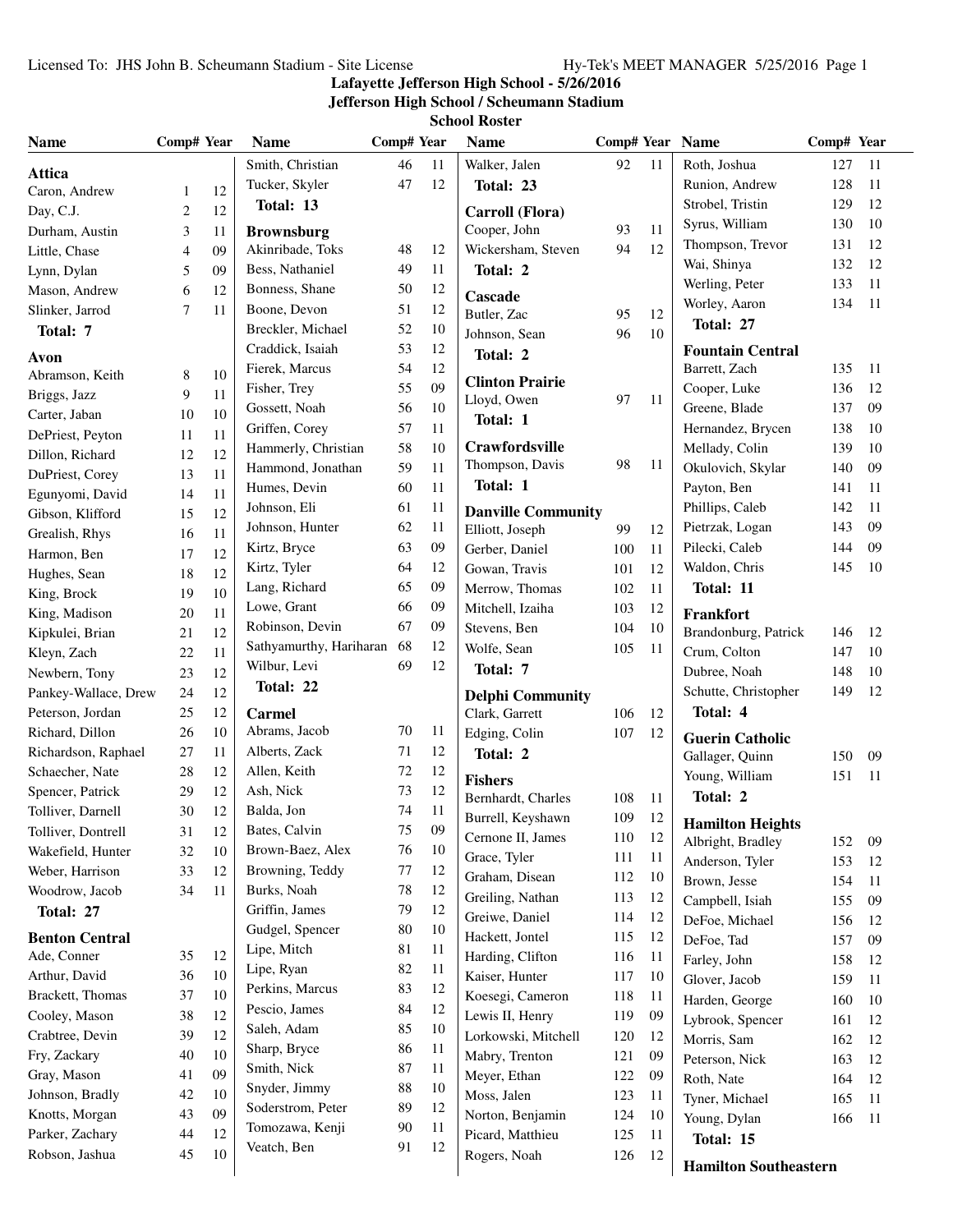## Licensed To: JHS John B. Scheumann Stadium - Site License Hy-Tek's MEET MANAGER 5/25/2016 Page 2

## **Lafayette Jefferson High School - 5/26/2016**

# **Jefferson High School / Scheumann Stadium**

**School Roster**

| <b>Name</b>                       | Comp# Year |     | <b>Name</b>          | Comp# Year |     | <b>Name</b>             |     |    | Comp# Year Name           | Comp# Year |     |
|-----------------------------------|------------|-----|----------------------|------------|-----|-------------------------|-----|----|---------------------------|------------|-----|
| <b>Hamilton Southeastern</b>      |            |     | Bender, Quindon      | 210        | 12  | Garner, Jalen           | 250 | 12 | Farrar, Cole              | 290        | 12  |
| Barrett, Bryce                    | 167        | 12  | Bernier, Leo         | 211        | 11  | Gatewood, William       | 251 | 10 | Harris, Jacob             | 291        | 12  |
| Bray, Ethan                       | 168        | 12  | Brandenburg, TJ      | 212        | 09  | Grossman, Aaron         | 252 | 12 | Hennessey, Patrick        | 292        | 09  |
| Conway, James                     | 169        | 11  | Colonis, Devin       | 213        | 12  | Hardin, James           | 253 | 10 | King, Emmons              | 293        | 12  |
| Fendel, Gabe                      | 170        | 10  | Evans, Lee           | 214        | 10  | Hartmann, Drew          | 254 | 11 | McCoy, Matthew            | 294        | 12  |
| Freije, Paul                      | 171        | 10  | Fair, Garrett        | 215        | 10  | Hoffman, Eric           | 255 | 11 | McGowen, Jason            | 295        | 11  |
| Goodwin, Trevon                   | 172        | 09  | Lee, Noah            | 216        | 12  | Ingle, Hunter           | 256 | 12 | McGowen, Nicholas         | 296        | 12  |
| Goss, Curtis                      | 173        | 12  | Magallanes, Adan     | 217        | 10  | Jones, Rylane           | 257 | 10 | Million, Conner           | 297        | 12  |
| Hornbuckle, Justin                | 174        | 12  | Reyes, Jesus         | 218        | 10  | Martin, Cole            | 258 | 12 | Morgan, Clark             | 298        | 12  |
| Leatherman, Ian                   | 175        | 12  | Shipley, Shane       | 219        | 12  | Miller, Gavin           | 259 | 12 | Smith, Jarrett            | 299        | 11  |
|                                   | 176        | 12  | Tapia, Jonathan      | 220        | 10  | Neurzerling, Levi       | 260 | 11 | Stamm, Joshua             | 300        | 12  |
| LeCount, Josh                     |            |     | Tirado, Juan         | 221        | 11  | Runningen, Maxwell      | 261 | 12 | Stamm, Noah               | 301        | 09  |
| Ledford, Jake                     | 177        | 10  | Wright-Enlow, Sedric | 222        | 10  | Taylor, Joel            | 262 | 12 | Warrick, Ben              | 302        | 10  |
| Levell, Stepfon                   | 178        | 12  | Total: 14            |            |     | Terrell, Jazz           | 263 | 10 | Total: 15                 |            |     |
| Long, Forrest                     | 179        | 12  |                      |            |     | Total: 18               |     |    |                           |            |     |
| Matio, Aaron                      | 180        | 12  | Lebanon              |            |     |                         |     |    | Sheridan                  |            |     |
| Maxey, Chase                      | 181        | 10  | Brummett, Alex       | 223        | 10  | <b>North Montgomery</b> |     |    | Burnell, Nick             | 303        | 09  |
| Norris, Madison                   | 182        | 10  | Engels, Thomas       | 224        | 10  | Claycomb, Bryce         | 264 | 09 | Glidden, Tommy            | 304        | 11  |
| O'Grady, Connor                   | 183        | 12  | Knox, Christian      | 225        | 09  | Dugard, Ben             | 265 | 11 | Total: 2                  |            |     |
| Sundling, Leth                    | 184        | 10  | Muse-Myers, Robert   | 226        | 10  | Fritzen, Matthew        | 266 | 10 | Southmont                 |            |     |
| Tsetse, David                     | 185        | 12  | Siegfried, Alex      | 227        | 10  | Harmon, Thomas          | 267 | 11 | Long, Brooks              | 305        | 11  |
| Vasquez, Caraharee                | 186        | 10  | Thomas, Jesse        | 228        | 09  | Maddox, Hayden          | 268 | 12 | Lowe, Justin              | 306        | 12  |
| Wagoner, Ben                      | 187        | 11  | Verrkamp, Thomas     | 229        | 12  | Miller, Jeffrey         | 269 | 11 | Total: 2                  |            |     |
| Watson, Brayden                   | 188        | 11  | Wire, Nathan         | 230        | 12  | Munro, Michael          | 270 | 12 |                           |            |     |
| Watts, Charlie                    | 189        | 12  | Total: 8             |            |     | Osborne, Corbin         | 271 | 10 | <b>Tri-County</b>         | 307        | 10  |
| Wenger, Hayden                    | 190        | 11  | <b>McCutcheon</b>    |            |     | Surface, Dalton         | 272 | 10 | Ewen, Riley               |            |     |
| Williams, Chad                    | 191        | 12  | Andrews, Aj          | 231        | 11  | Total: 9                |     |    | Getz, Owen                | 308        | 10  |
| Zuber, Zach                       | 192        | 10  | Angstadt, Isaac      | 232        | 10  | <b>North Vermillion</b> |     |    | Schneider, Austin         | 309        | 12  |
| Total: 26                         |            |     | Blount, Donnie       | 233        | 12  | Earl, Jacob             | 273 | 12 | Total: 3                  |            |     |
| <b>Harrison</b> (West Lafayette)  |            |     | Caldwell, Parker     | 234        | 12  | Wesley, Adam            | 274 | 12 | <b>Tri-West Hendricks</b> |            |     |
| Armstrong, Isaiah                 | 193        | 09  | Crowe, Justin        | 235        | 09  | Wilkey, Rayden          | 275 | 12 | Cook, Wesley              | 310        | 12  |
| Beimfohr, Caleb                   | 194        | 09  | Garriott, Cole       | 236        | 11  | Total: 3                |     |    | Total: 1                  |            |     |
| Borders, Erick                    | 195        | 12  | Hunter, Cameron      | 237        | 12  |                         |     |    | <b>Twin Lakes</b>         |            |     |
| Brinkerhoff, Charlie              | 196        | 12  | Minick, Carson       | 238        | 11  | Plainfield              |     |    | Bennington, Blake         | 311        | -11 |
|                                   |            |     | Persin, Will         | 239        | 10  | Archer, Zach            | 276 | 12 | Bennington, Bryce         | 312        | 11  |
| Carlisle, Kamau                   | 197        | 09  |                      | 240        |     | Brisco, Josh            | 277 | 12 | Cain, Connor              | 313        | 12  |
| Decker, Adam                      | 198        | 10  | Salazar, Salvador    | 241        | 12  | Burkmire, Jack          | 278 | 11 | Conrad, Matt              | 314        | 11  |
| DeGraw, Jon                       | 199        | 12  | Woltz, Kaleb         |            | 09  | Jacobs, Gage            | 279 | 09 | Cosgray, Zion             | 315        | 09  |
| Elliot, A.J.                      | 200        | 10  | Total: 11            |            |     | Keys, Dante             | 280 | 11 | Crowther, Cameron         | 316        | 09  |
| Geldart, Alex                     | 201        | 10  | Monrovia             |            |     | Maple, Jacob            | 281 | 12 | Dague, Zach               | 317        | 12  |
| Hawkins, Deandre                  | 202        | 10  | Baker, Jarred        | 242        | -11 | Maple, Tyler            | 282 | 10 | Goodlow, Kris             | 318        | 11  |
| King, Chris                       | 203        | 12  | McCubbins, Dristin   | 243        | 12  | Spray, Jacob            | 283 | 11 | Hinshaw, Will             | 319        | 11  |
| Krogmeier, Tim                    | 204        | 11  | Total: 2             |            |     | Vayhinger, Brayton      | 284 | 10 |                           |            |     |
| Leaird, Aidan                     | 205        | 12  | <b>Mooresville</b>   |            |     | Wills, Joseph           | 285 | 09 | Hoover, Ty                | 320        | 12  |
| Williams, Jacob                   | 206        | 10  | Culver, Aaron        | 244        | -11 | Zoss, Andrew            | 286 | 11 | Manahan, Ben              | 321        | 11  |
| Zappala, Giovonni                 | 207        | 10  | Linthicum, Moah      | 245        | -11 | Total: 11               |     |    | McWilliams, James         | 322        | 10  |
| Total: 15                         |            |     | Total: 2             |            |     | <b>Rossville</b>        |     |    | Metcalf, Izik             | 323        | 11  |
| <b>Lafayette Central Catholic</b> |            |     |                      |            |     | Saylor, Griffey         | 287 | 12 | Quasebarth, Joel          | 324        | 10  |
| Boehm, Cooper                     | 208        | -09 | <b>Noblesville</b>   |            |     | Total: 1                |     |    | Roberts, Derek            | 325        | 12  |
| Total: 1                          |            |     | Anderson, William    | 246        | -11 |                         |     |    | Solorzano, Vidal          | 326        | 09  |
|                                   |            |     | Bell, Brett          | 247        | -11 | <b>Seeger</b>           |     |    | Venters, Isaac            | 327        | 11  |
| <b>Lafayette Jefferson</b>        |            |     | Ferguson, Eric       | 248        | 12  | Clark, Wil              | 288 | 09 | Total: 17                 |            |     |
| Azikwe, Akitunde                  | 209        | 11  | Freeman, Zachary     | 249        | 10  | Darner, Dakota          | 289 | 12 |                           |            |     |